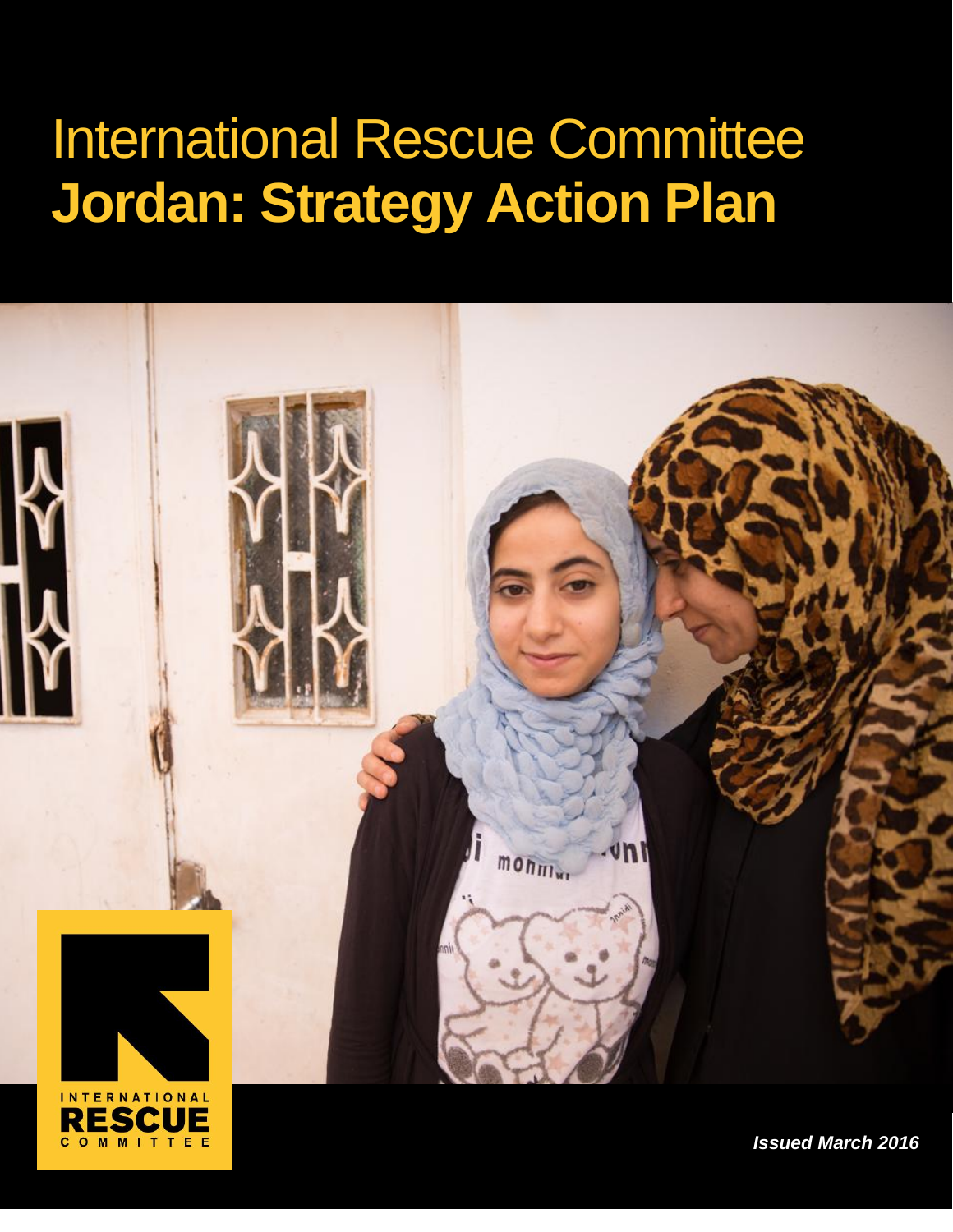

## **IRC2020 GLOBAL STRATEGY OVERVIEW**

The International Rescue Committee's (IRC) mission is to help the world's most vulnerable people survive, recover, and gain control of their future. The aim of the IRC2020 strategy, shown at right, is to make measurable improvements in health, safety, education, economic wellbeing, and power outcomes for the people we serve. To turn strategy into action, the IRC will make investments to improve program effectiveness, use resources more efficiently, reach more people more quickly, and better respond to clients' needs.

### **JORDAN OVERVIEW**

Jordan's location and stability have made it a country of asylum for Palestinian, Iraqi, and Syrian refugees fleeing social upheaval and violence.

In 2007, the IRC began providing humanitarian assistance to vulnerable and crisis-affected people in Jordan in response to an influx of Iraqi refugees and the strain on host communities.



Following the eruption of civil war in Syria in 2011, hundreds of thousands of refugees crossed into Jordan. The ongoing insecurity in Syria and the growing needs of refugees have strained Jordan's resources and infrastructure, and exacerbated pre-existing issues like water scarcity and high unemployment.

As resources become more limited, refugees and host

communities will have fewer economic opportunities and become more vulnerable.

As the conflict in Syria continues and refugees remain vulnerable inside Jordan, IRC's work is more critical than ever. Our new strategy for Jordan shows IRC's commitment to improving the safety, health, education, and economic wellbeing of people affected by conflict.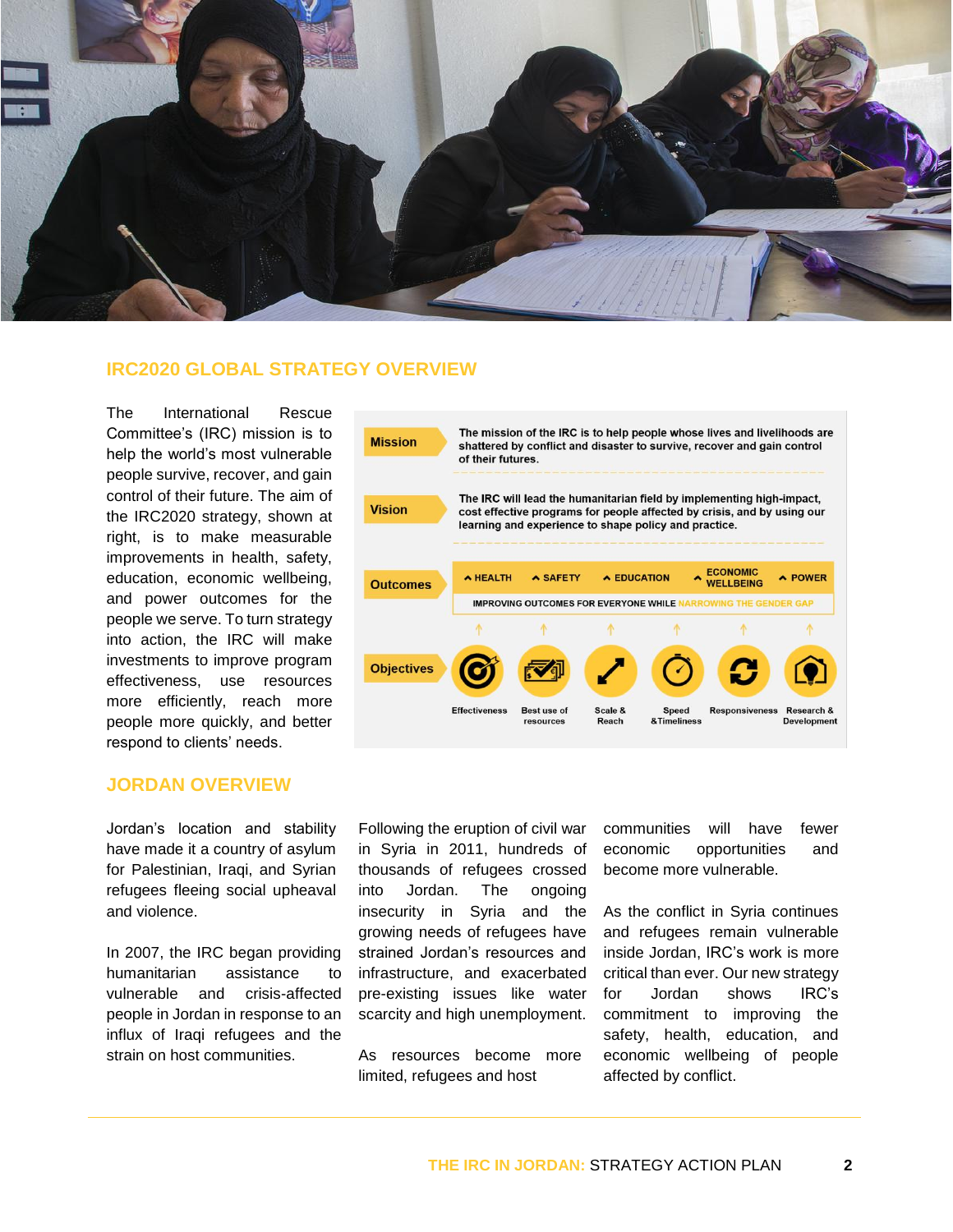## **IRC'S STRATEGIC PROGRAMMING**

The IRC is currently implementing programs for Syrian refugees and vulnerable Jordanians in the northern towns of Mafraq, Ramtha, and Irbid. Our focus is on women's protection and empowerment, primary and reproductive health care, and economic wellbeing. We also work in Za'atari and Azraq refugee camps, providing specialized care for unaccompanied and separated children through our child protection program.

Our new strategy in Jordan will prioritize improving outcomes in **safety**, **health**, **education**, and **economic wellbeing** from now through 2020 (see Figure 1). The IRC is the largest provider of women's protection and empowerment services in Jordan and is poised to expand work in preventing and responding to violence against women and girls.

As the largest provider of mobile health services in Jordan, the IRC will continue to grow its wellestablished primary and reproductive health care *Figure 1: Priority Outcomes and Future Programs*

services and referral network, and operate fixed clinics in Mafraq, Ramtha, and Za'atari.

The IRC will continue livelihood skills training and cash-based programming, while launching quality education programming for school-aged children.

Our ability to achieve these outcomes is facilitated by new investments in evidence-based decision making, context analysis and adaptability, local and international advocacy, and staff and partner capacity building.

The IRC will target refugees, women and children, and vulnerable Jordanians. We aim to reach unserved and underserved parts of the country.

Through a focus on safety, health, education and economic wellbeing, the IRC anticipates serving over 666,000 unique beneficiaries in Jordan by 2020.

|                                              | <b>Priority Outcomes in Jordan</b>                                                                                                                                                  | <b>Future Programs</b>                                                                                                                                                                  |
|----------------------------------------------|-------------------------------------------------------------------------------------------------------------------------------------------------------------------------------------|-----------------------------------------------------------------------------------------------------------------------------------------------------------------------------------------|
| SAFETY<br>^                                  | People are safe in their communities and<br>$\geq$<br>receive support when they experience harm<br>Women and girls are safe from harm where<br>$\geq$<br>they live, learn, and work | Target and engage men and boys with gender-based<br>violence awareness campaigns<br>Provide legal advice and information to clients<br>↘                                                |
| > HEALTH                                     | > Women and adolescent girls are protected<br>from and treated for complications of<br>pregnancy and childbirth                                                                     | Deliver essential antenatal and postnatal care for<br>pregnant women and new mothers<br>Ensure access to family planning and counseling<br>for women and girls                          |
| EDUCATION<br>∧                               | 6 - 14 year olds have literacy, numeracy, and<br>social-emotional skills, according to their<br>developmental potential                                                             | Provide community-based tutoring to help girls and<br>boys at risk of dropping out of school<br>Launch IRC's Healing Classrooms program to<br>establish safe and stable places to learn |
| <b>WELLBEING</b><br><b>ECONOMIC</b>          | People generate income and assets                                                                                                                                                   | Establish private-sector partnerships with financial<br>institutions to improve economic opportunities<br>Extend short-term cash assistance for community<br>volunteers                 |
| <b>The IRC Commitment to Gender Equality</b> |                                                                                                                                                                                     |                                                                                                                                                                                         |

We strive for equal outcomes for women and girls, and men and boys. To narrow the gender gap, the IRC will incorporate gender-focused activities into all programming.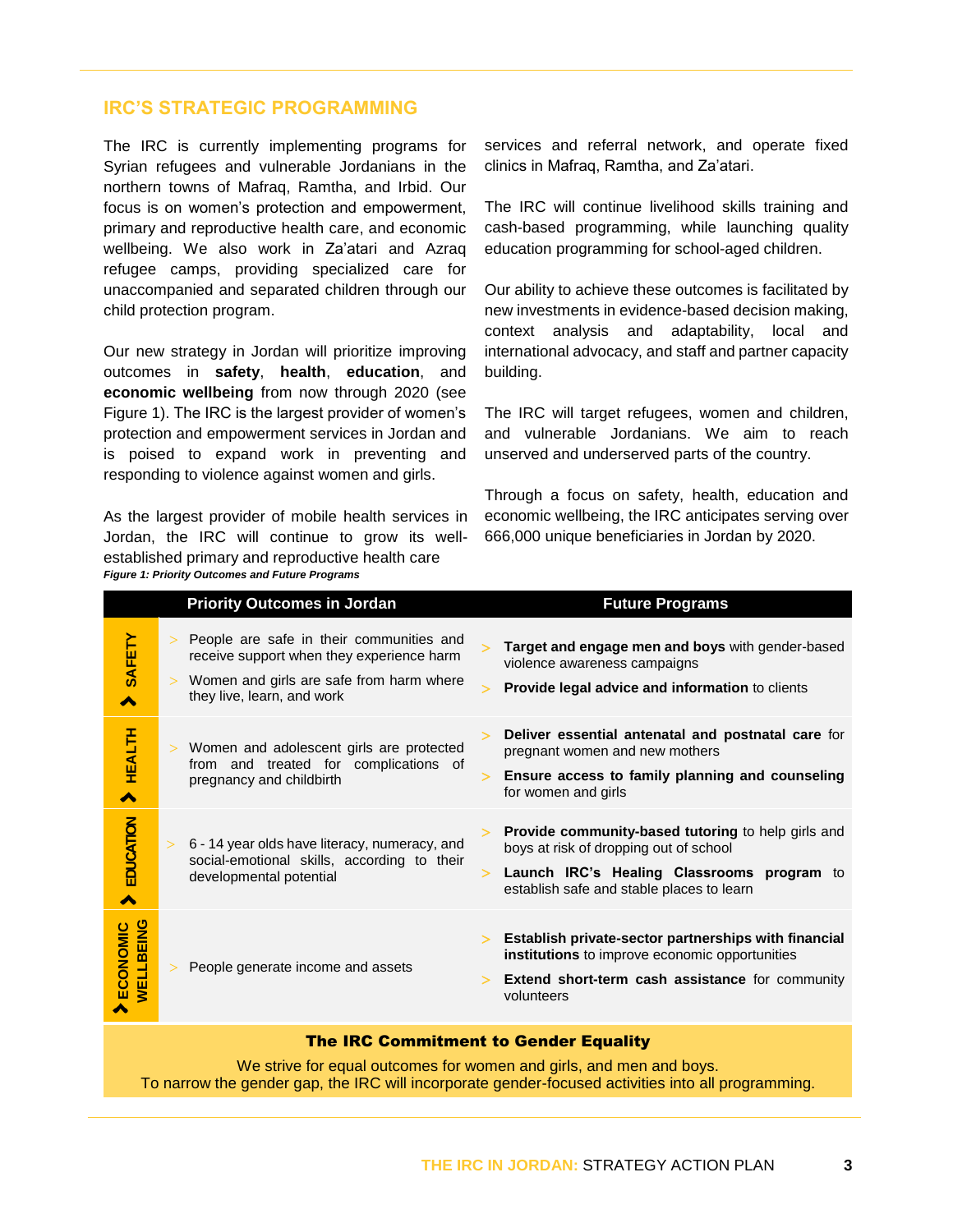## **COMMITMENTS FOR IMPACT**

In order to maximize our impact, the IRC is making new investments to improve program effectiveness, use resources more efficiently, reach more people in need more quickly, and be more responsive to our clients and partners. The IRC made the following commitments to strengthen programming and deliver improvements for the people we serve in Jordan.

#### *Figure 2: Commitments to Ensure Impact*



#### **Speed & Timeliness**

 Improve internal capacity to respond more quickly to shifts in the operating environment through the development of a contingency plan and emergency response trainings



#### **Scale & Reach**

 Develop a common partnership approach between the IRC in Jordan and the IRC's cross-border programs from Jordan into southern Syria

#### **Responsiveness**

Strengthen client feedback systems that include greater participation from partners and clients

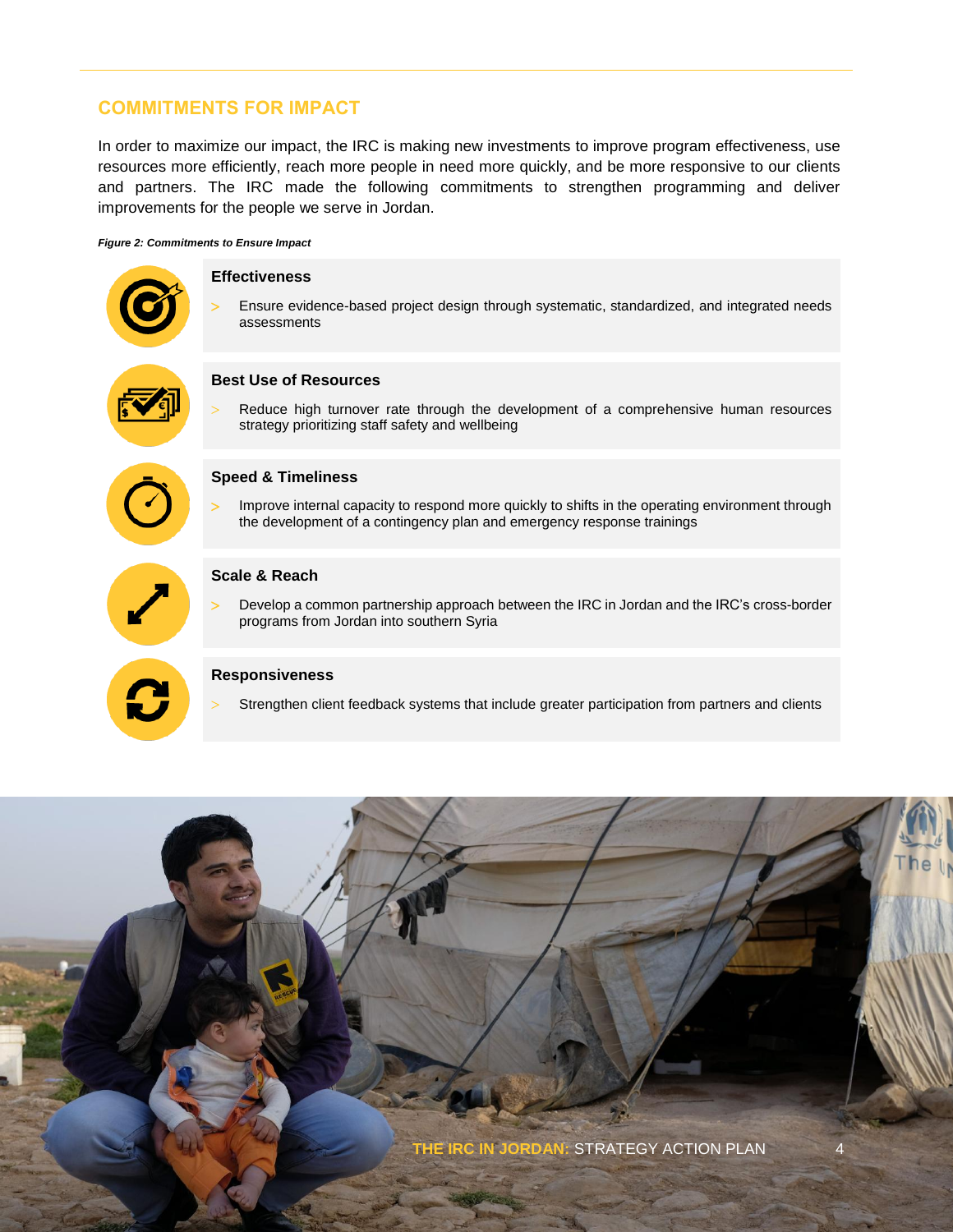## **IRC'S STRATEGIC PRESENCE**

The IRC has decided to **maintain, open, and expand sites** across Jordan based on an analysis of where the need is greatest and where the IRC currently operates.





**STRATEGY ACTION PLAN**